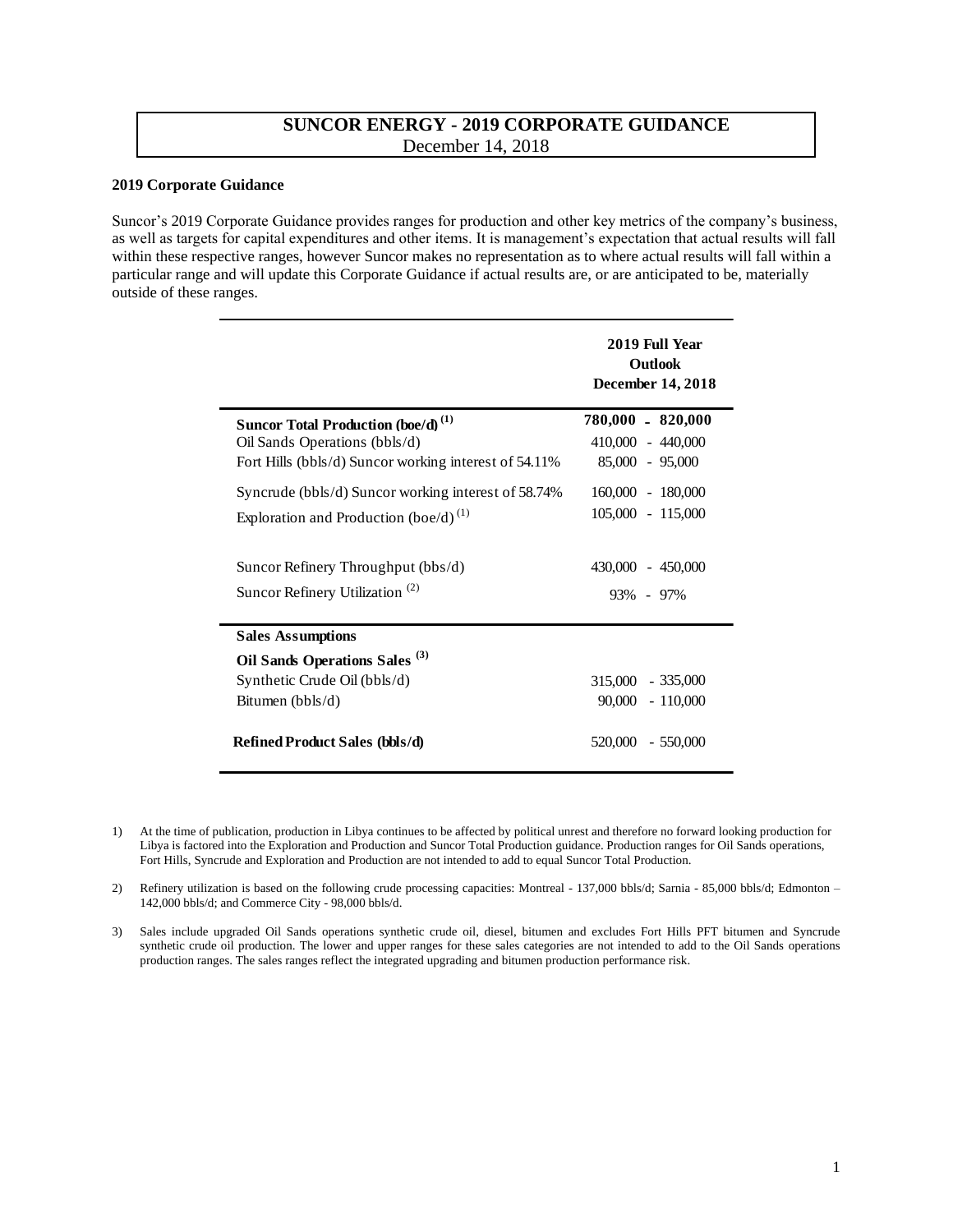# **Capital Expenditures (4)**

| Capital Expenditures <sup>(4)</sup><br>(C\$ millions) |                                                           |                |                                |     |
|-------------------------------------------------------|-----------------------------------------------------------|----------------|--------------------------------|-----|
|                                                       | <b>2019 Full Year Outlook</b><br><b>December 14, 2018</b> |                | % Economic<br>Investment $(5)$ |     |
| Upstream Oil Sands                                    | 3,050                                                     | ٠              | 3,400                          | 17% |
| Upstream E&P                                          | 1,000                                                     | $\blacksquare$ | 1,200                          | 97% |
| Total Upstream                                        | 4,050                                                     |                | 4,600                          | 38% |
| Downstream (incl Ethanol)                             | 700                                                       | ٠              | 775                            | 23% |
| Corporate                                             | 150                                                       | ٠              | 225                            | 53% |
| <b>Total</b>                                          | 4,900                                                     |                | 5,600                          | 37% |

## **2019 Full Year Outlook December 14, 2018**

| <b>Other Information</b>                                   |                     |
|------------------------------------------------------------|---------------------|
| Oil Sands Operations Cash Operating Costs (\$/bbl) (6)(9)  | $$24.00 - $26.50$   |
| Fort Hills Cash Operating Costs (\$/bbl) <sup>(7)(9)</sup> | $$23.00 - $26.00$   |
| Syncrude Cash Operating Costs (\$/bbl) (8)(9)              | $\$33.50 - \$36.50$ |
| Current Income Taxes (C\$ millions)                        | $$1,100 - $1,400$   |
| Canadian Tax Rate (effective)                              | 27% - 28%           |
| US Tax Rate (effective)                                    | $23\% - 24\%$       |
| UK Tax Rate (effective)                                    | $37\% - 42\%$       |
| Average Corporate Interest Rate                            | $5\% - 6\%$         |
| Oil Sands Operations Crown Royalties <sup>(10)</sup>       | $2\% - 4\%$         |
| Fort Hills Crown Royalties <sup>(10)</sup>                 | $1\% - 3\%$         |
| Syncrude Crown Royalties <sup>(10)</sup>                   | 5% - 8%             |
| East Coast Canada Royalties <sup>(10)</sup>                | 17% - 21%           |

### **Business Environment**

| Oil Prices - Brent, Sullom Voe (\$US/bbl)          | \$66.00 |
|----------------------------------------------------|---------|
| - WTI, Cushing (\$US/bbl)                          | \$58.00 |
| - WCS, Hardisty (\$US/bbl)                         | \$33.00 |
| Refining Margin - NY Harbor 3-2-1 crack (\$US/bbl) | \$18.50 |
| Natural Gas Price - AECO-C (\$CAD/GJ)              | \$1.70  |
| Exchange Rate (CADUS)                              | \$0.76  |

4) Capital expenditures exclude capitalized interest of approximately \$150 million.

5) Economic Investments capital expenditures include capital investments that result in an increase in value through adding reserves, improving processing capacity, utilization, cost or margin, including associated infrastructure. Balance of capital expenditures represents Asset Sustainment and Maintenance capital expenditures which include capital investments that deliver on existing value by: ensuring compliance or maintaining relations with regulators and other stakeholders; maintaining current processing capacity; and delivering existing developed reserves.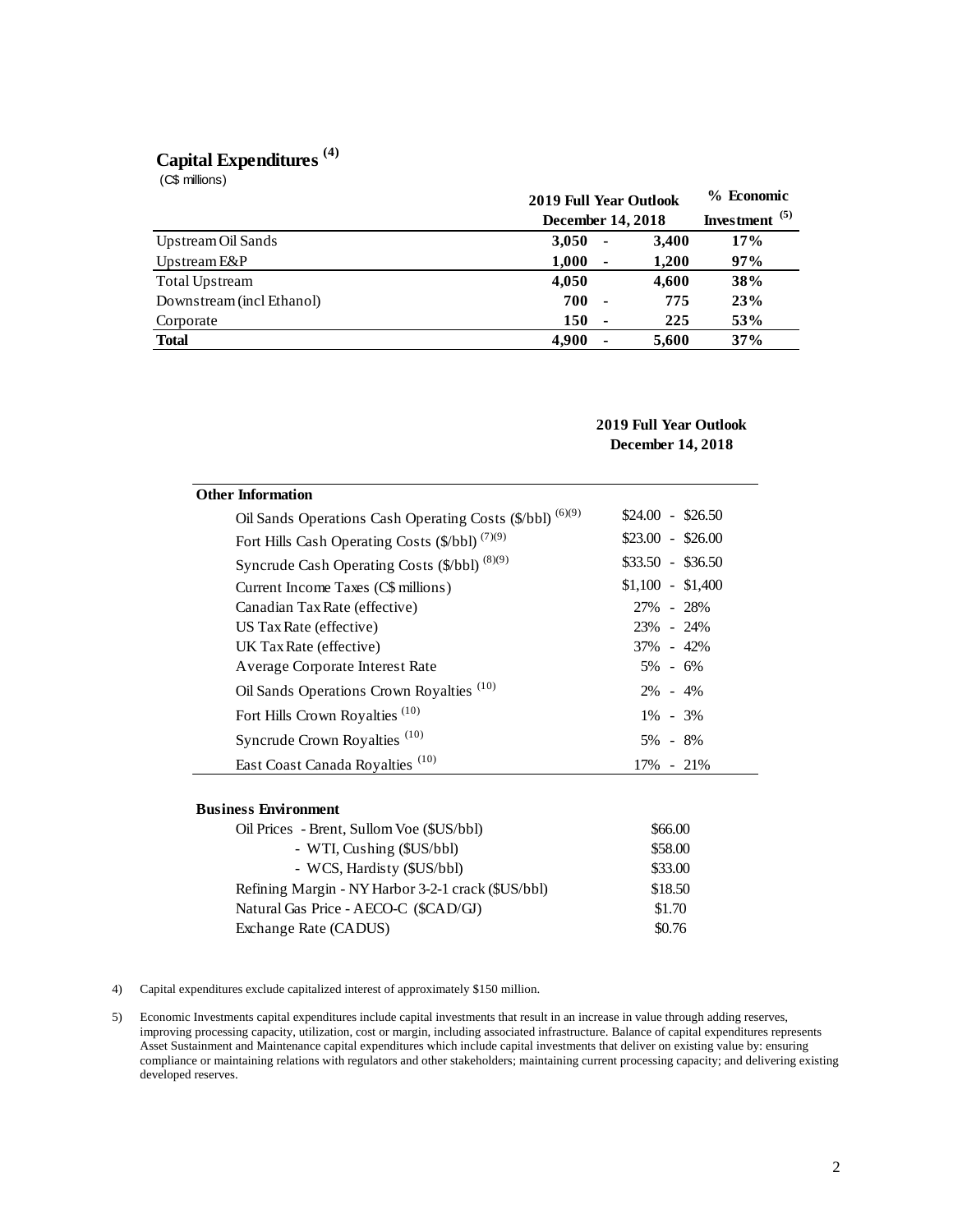- 6) Oil Sands operations cash operating costs per barrel are based on the following assumptions: production volumes, sales mix, and average natural gas prices as described in the tables above.
- 7) Fort Hills cash operating costs per barrel are based on the following assumptions: production volumes and average natural gas prices as described in the tables above.
- 8) Syncrude cash operating costs per barrel are based on the following assumptions: production volumes, sales mix, and average natural gas prices as described in the tables above.
- 9) Oil Sands operations cash operating costs, Fort Hills cash operating costs and Syncrude cash operating costs are non-GAAP financial measures. Non-GAAP financial measures are not prescribed by GAAP and therefore do not have any standardized meaning. Users are cautioned that these measures may not be fully comparable to one another or to similar information calculated by other entities due to differing operations. For more information, see the Cash Operating Costs and Non-GAAP Financial Measures Advisory sections of Suncor's Management's Discussion and Analysis dated October 31, 2018 (the "MD&A"). Both sections are incorporated by reference herein.
- 10) Reflected as a percentage of gross revenue.

--------------------------------------------------------------------------------------------------------------------------------

Suncor's 2019 Full Year Outlook is comprised of forward-looking statements and information (collectively, "forward-looking statements"). All forward-looking statements for the 2019 fiscal year are based on Suncor's current expectations, estimates, projections and assumptions that were made by the company in light of its experience and its perception of historical trends including: expectations and assumptions concerning the accuracy of reserves and resources estimates; commodity prices and interest and foreign exchange rates; the performance of assets and equipment; capital efficiencies and cost-savings; applicable laws and government policies; future production rates; the sufficiency of budgeted capital expenditures in carrying out planned activities; the availability and cost of labour, services and infrastructure; the satisfaction by third parties of their obligations to Suncor; the execution of projects; and the receipt, in a timely manner, of regulatory and third-party approvals. Forward-looking statements are not guarantees of future performance and involve a number of risks and uncertainties, some that are similar to other oil and gas companies and some that are unique to our company. Suncor's actual results may differ materially from those expressed or implied by our forward-looking statements and you are cautioned not to place undue reliance on them.

Assumptions for the Oil Sands operations, Syncrude and Fort Hills 2019 production outlook include those relating to reliability and operational efficiency initiatives that the company expects will minimize unplanned maintenance in 2019. Assumptions for the Exploration and Production 2019 production outlook include those relating to reservoir performance, drilling results and facility reliability. Factors that could potentially impact Suncor's 2019 corporate guidance include, but are not limited to:

- Bitumen supply. Bitumen supply may be dependent on unplanned maintenance of mine equipment and extraction plants, bitumen ore grade quality, tailings storage and in situ reservoir performance.
- Third-party infrastructure. Production estimates could be negatively impacted by issues with third-party infrastructure, including pipeline or power disruptions, that may result in the apportionment of capacity, pipeline or third-party facility shutdowns, which would affect the company's ability to produce or market its crude oil.
- Performance of recently commissioned facilities or well pads. Production rates while new equipment is being brought into service are difficult to predict and can be impacted by unplanned maintenance.
- Unplanned maintenance. Production estimates could be negatively impacted if unplanned work is required at any of our mining, extraction, upgrading, in situ processing, refining, natural gas processing, pipeline, or offshore assets.
- Planned maintenance events. Production estimates, including production mix, could be negatively impacted if planned maintenance events are affected by unexpected events or are not executed effectively. The successful execution of maintenance and start-up of operations for offshore assets, in particular, may be impacted by harsh weather conditions, particularly in the winter season.
- Commodity prices. Declines in commodity prices may alter our production outlook and/or reduce our capital expenditure plans.
- Foreign operations. Suncor's foreign operations and related assets are subject to a number of political, economic and socio-economic risks.
- Government Action. This guidance reflects the production curtailments imposed by the Government of Alberta.